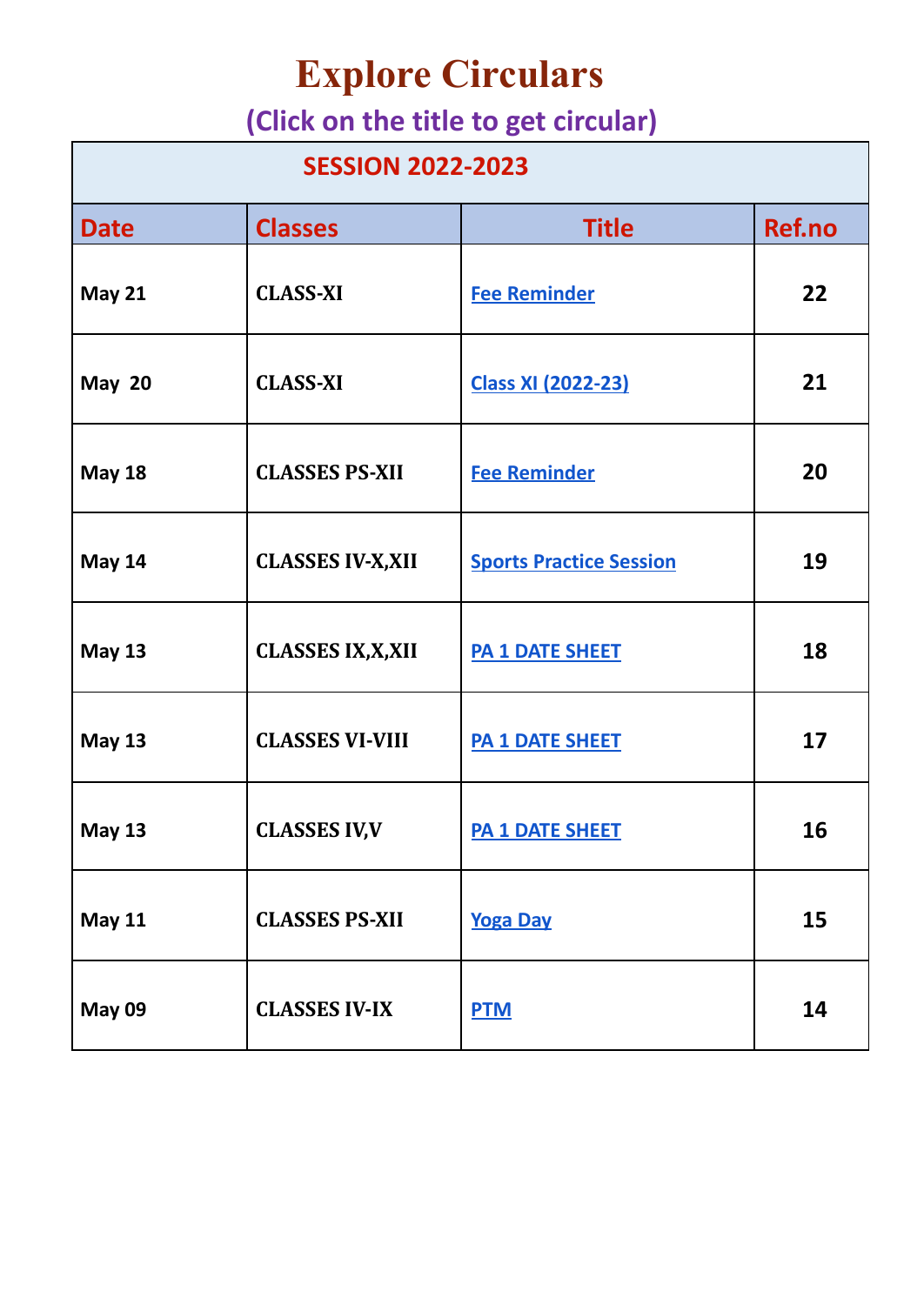| <b>May 09</b>   | <b>CLASSES IV-IX</b>   | <b>Afternoon Club</b>       | 13 |
|-----------------|------------------------|-----------------------------|----|
| <b>May 02</b>   | <b>CLASSES PS-XII</b>  | <b>Fee Circular</b>         | 11 |
| <b>April 26</b> | <b>CLASSES PS-XII</b>  | <b>Modified Schedule</b>    | 10 |
| <b>April 21</b> | <b>CLASSES PS-XII</b>  | <b>CBSE Exam</b>            | 09 |
| <b>April 20</b> | <b>CLASSES PS-XII</b>  | Leave                       | 08 |
| April 19        | <b>CLASSES PS-XII</b>  | <b>Fee Remainder</b>        | 07 |
| <b>April 08</b> | <b>CLASSES IV-VIII</b> | <b>Weekly Club</b>          | 06 |
| <b>April 08</b> | <b>CLASSES PS-XII</b>  | <b>Fee Circular</b>         | 05 |
| April 08        | <b>CLASSES 1-III</b>   | <b>Weekly Club</b>          | 04 |
| <b>April 02</b> | <b>CLASSES PS-XII</b>  | <b>Info for New Session</b> | 03 |
| April 01        | <b>CLASSES PS-XII</b>  | <b>Entab Intro</b>          | 02 |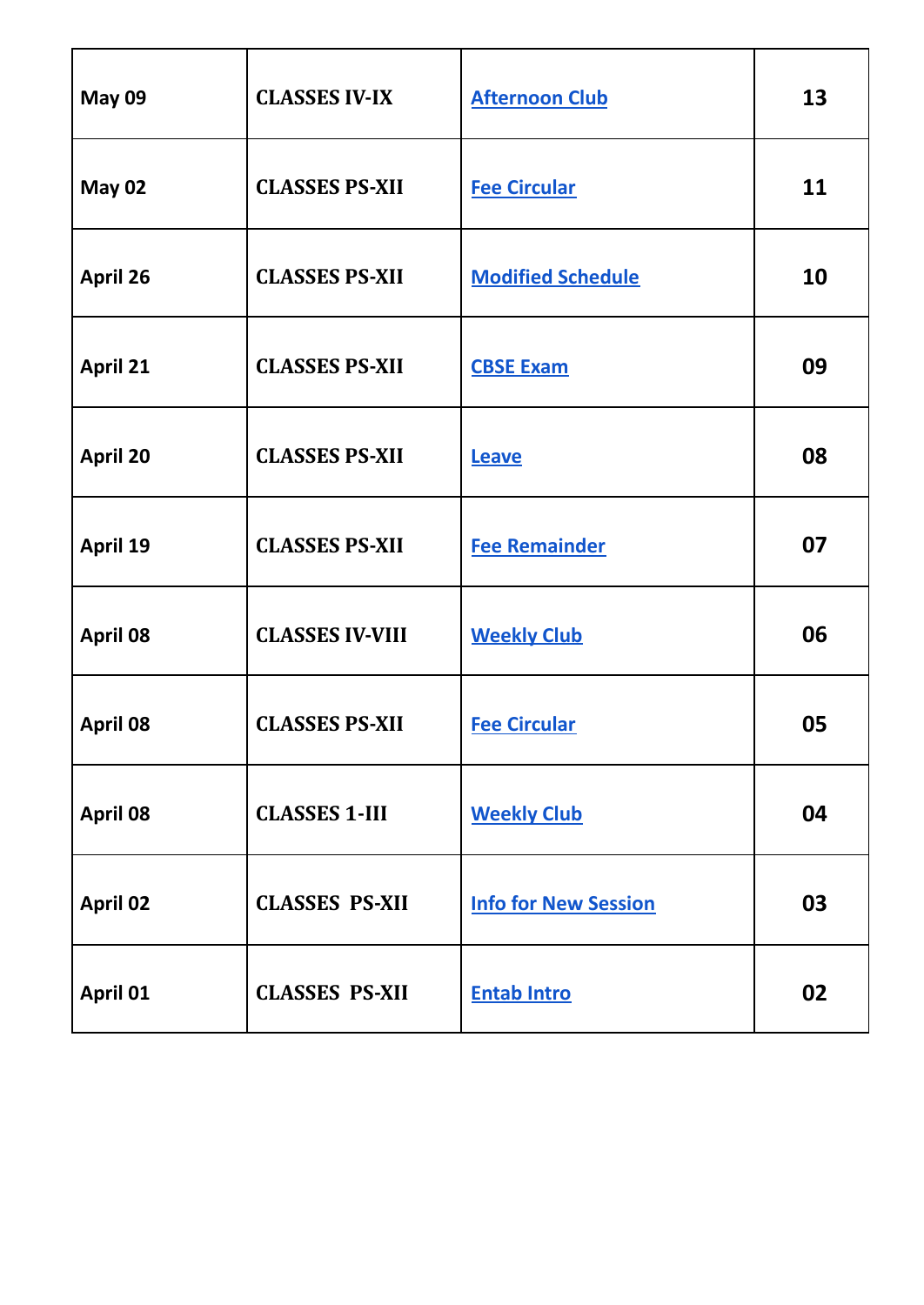| April 01           | <b>CLASSES PS-XII</b>  | <b>New Session</b>         | 01     |
|--------------------|------------------------|----------------------------|--------|
|                    |                        | <b>SESSION 2021-2022</b>   |        |
| <b>Date</b>        | <b>Classes</b>         | <b>Title</b>               | Ref.no |
| <b>February 07</b> | <b>CLASS III</b>       | <b>Revision sessions</b>   | 233    |
| <b>February 07</b> | <b>CLASS II</b>        | <b>Revision sessions</b>   | 232    |
| <b>February 07</b> | <b>CLASS I</b>         | <b>Revision sessions</b>   | 231    |
| <b>February 05</b> | <b>CLASSES VIII</b>    | <b>Language Option</b>     | 230    |
| <b>February 05</b> | <b>CLASSES IX-XII</b>  | <b>Reopening of School</b> | 229    |
| <b>February 05</b> | <b>CLASSES XI-XII</b>  | <b>Date Sheet</b>          | 228    |
| <b>February 04</b> | <b>CLASSES IX-X</b>    | <b>Date Sheet</b>          | 227    |
| February 04        | <b>CLASSES VI-VIII</b> | <b>Date Sheet</b>          | 226    |
| <b>February 04</b> | <b>CLASSES IV-V</b>    | <b>Date Sheet</b>          | 225    |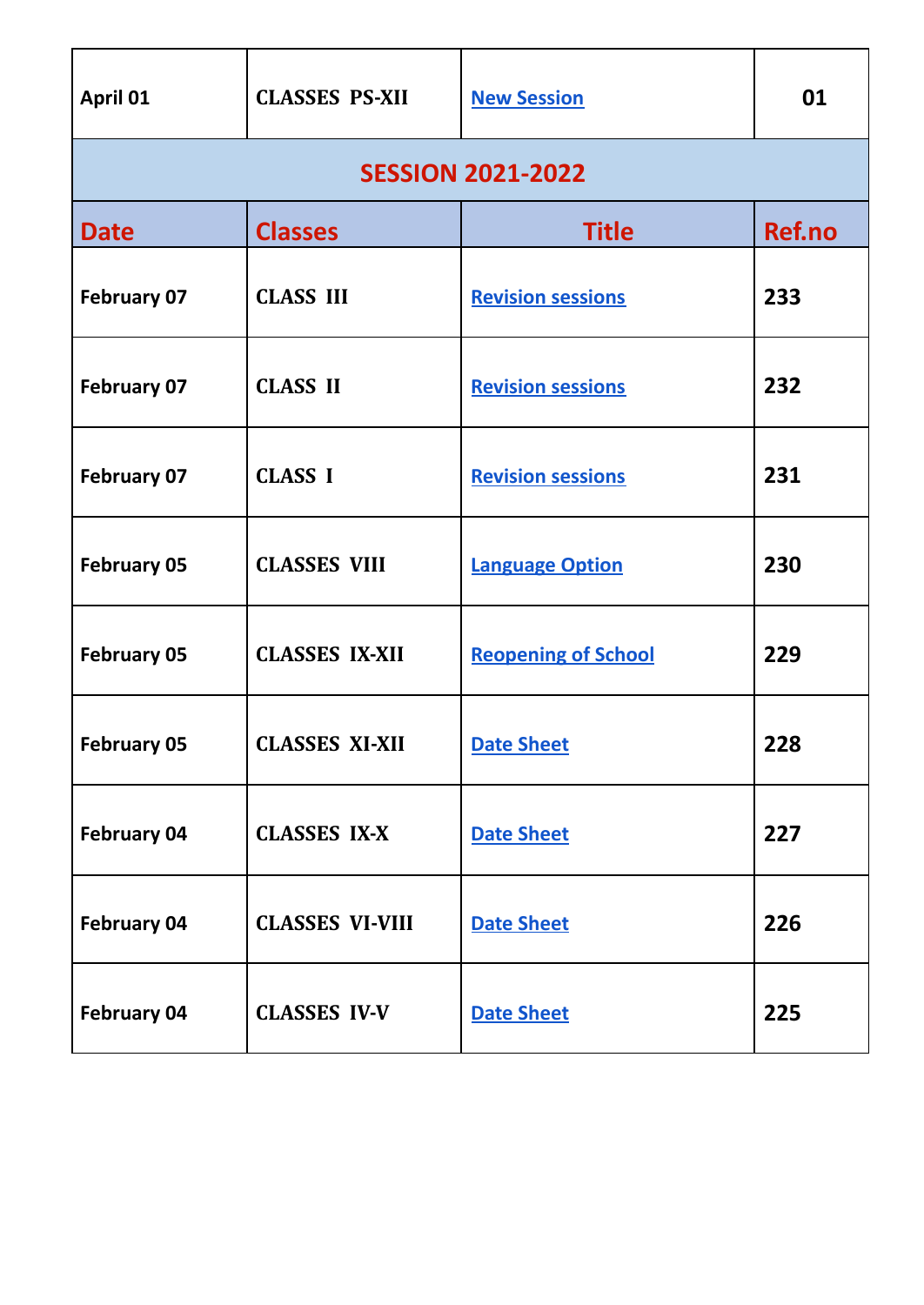| <b>February 01</b> | <b>CLASSES PS-XII</b>  | <b>Fee Circular</b>                             | 224 |
|--------------------|------------------------|-------------------------------------------------|-----|
| <b>February 01</b> | <b>CLASS XI</b>        | <b>Stream option</b>                            | 223 |
| January 01         | <b>CLASSES PS-XII</b>  | <b>Fee Circular</b>                             | 222 |
| December 23        | <b>CLASSES PS-XII</b>  | <b>PTM</b>                                      | 220 |
| December 20        | <b>CLASSES PS-XII</b>  | <b>Fee-Reminder</b>                             | 219 |
| December 18        | <b>CLASSES VI-XII</b>  | <b>Resumption of Physical</b><br><b>Schools</b> | 218 |
| December 03        | <b>CLASSES PS-XII</b>  | <b>Closer of School</b>                         | 216 |
| December 01        | <b>CLASSES PS-XII</b>  | <b>Fee Circular</b>                             | 215 |
| <b>November 25</b> | <b>CLASSES PS-XII</b>  | <b>Reopening of School</b>                      | 214 |
| <b>November 25</b> | <b>CLASSES PS-XII</b>  | <b>Reopening of School</b>                      | 213 |
| November 20        | <b>CLASSES IV-VIII</b> | <b>Datesheet</b>                                | 212 |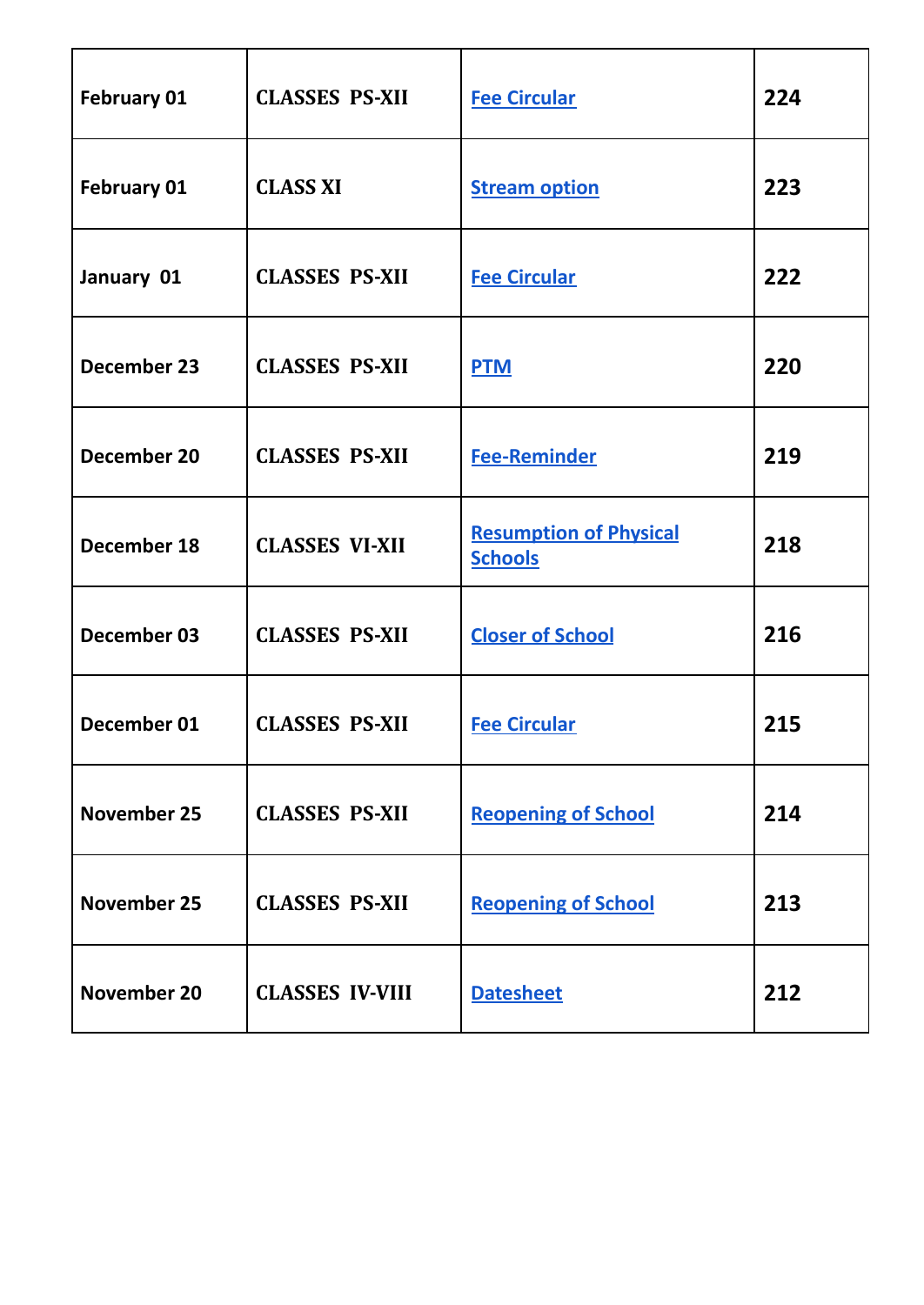| <b>November 18</b> | <b>CLASSES PS-XII</b>  | <b>Community Outreach</b><br><b>Programme</b> | 211         |
|--------------------|------------------------|-----------------------------------------------|-------------|
| <b>November 18</b> | <b>CLASSES PS-XII</b>  | <b>Fee Reminder</b>                           | 210         |
| November 12        | <b>CLASSES IV-VIII</b> | <b>Term 1 Exam</b>                            | 208         |
| November 12        | <b>CLASSES IX, XI</b>  | Datesheet Term 1                              | 207         |
| November 01        | <b>CLASSES IV-VIII</b> | <b>School Reopening</b>                       | 206         |
| November 01        | <b>CLASSES PS-XII</b>  | <b>Fee Circular</b>                           | 205         |
| October 29         | <b>CLASS XII</b>       | <b>Practical Schedule</b>                     | 203B        |
| October 29         | <b>CLASS XII</b>       | <b>Practical Schedule</b>                     | <b>203A</b> |
| October 21         | <b>CLASS XII</b>       | <b>Datesheet</b>                              | 202         |
| October 21         | <b>CLASS X</b>         | <b>Datesheet</b>                              | 201         |
| October 18         | <b>CLASSES PS-XII</b>  | <b>Fee Reminder</b>                           | 200         |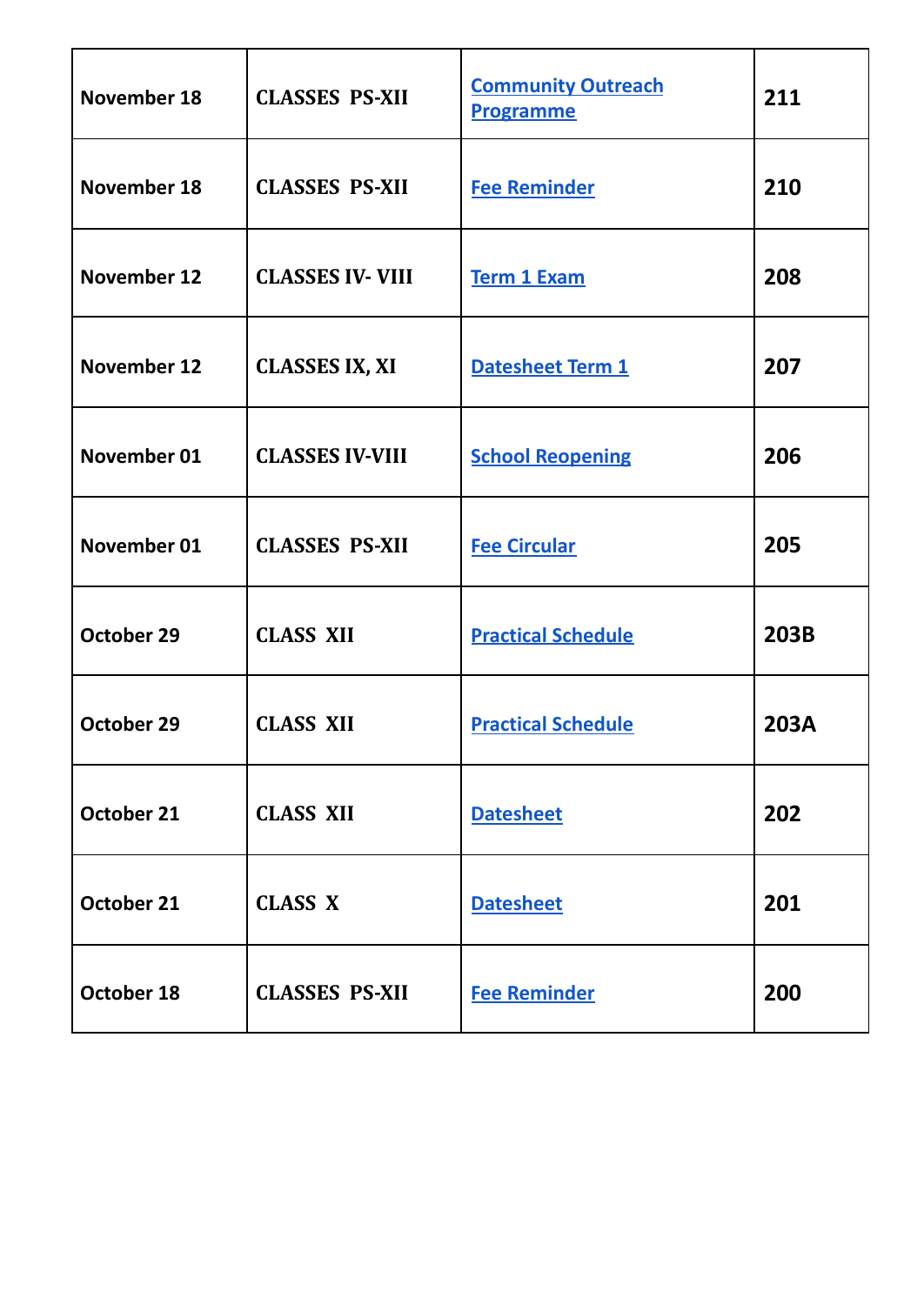| October 4           | <b>CLASSES PP-VIII</b>   | <b>Afternoon Club</b>      | 197 |
|---------------------|--------------------------|----------------------------|-----|
| October 1           | <b>CLASSES PS-XII</b>    | <b>Fee Circular</b>        | 196 |
| <b>September 30</b> | <b>CLASSES PS-XII</b>    | <b>PTM MTA/PA2</b>         | 195 |
| <b>September 24</b> | <b>CLASSES IX-XII</b>    | <b>Time Slots</b>          | 194 |
| <b>September 24</b> | <b>CLASSES IX-XII</b>    | <b>Modified Time Table</b> | 193 |
| September 18        | <b>CLASSES X and XII</b> | <b>CBSE Registration</b>   | 192 |
| September 17        | <b>PS-XII</b>            | <b>Fee Reminder</b>        | 191 |
| September 08        | <b>Classes IV to XII</b> | <b>TERI GREEN OLYMPIAD</b> | 190 |
| September 06        | <b>Class VI-VIII</b>     | Co Scholastic              | 189 |
| September 06        | <b>Class IV-V</b>        | Co Scholastic              | 188 |
| <b>September 03</b> | <b>Class III</b>         | Revision                   | 187 |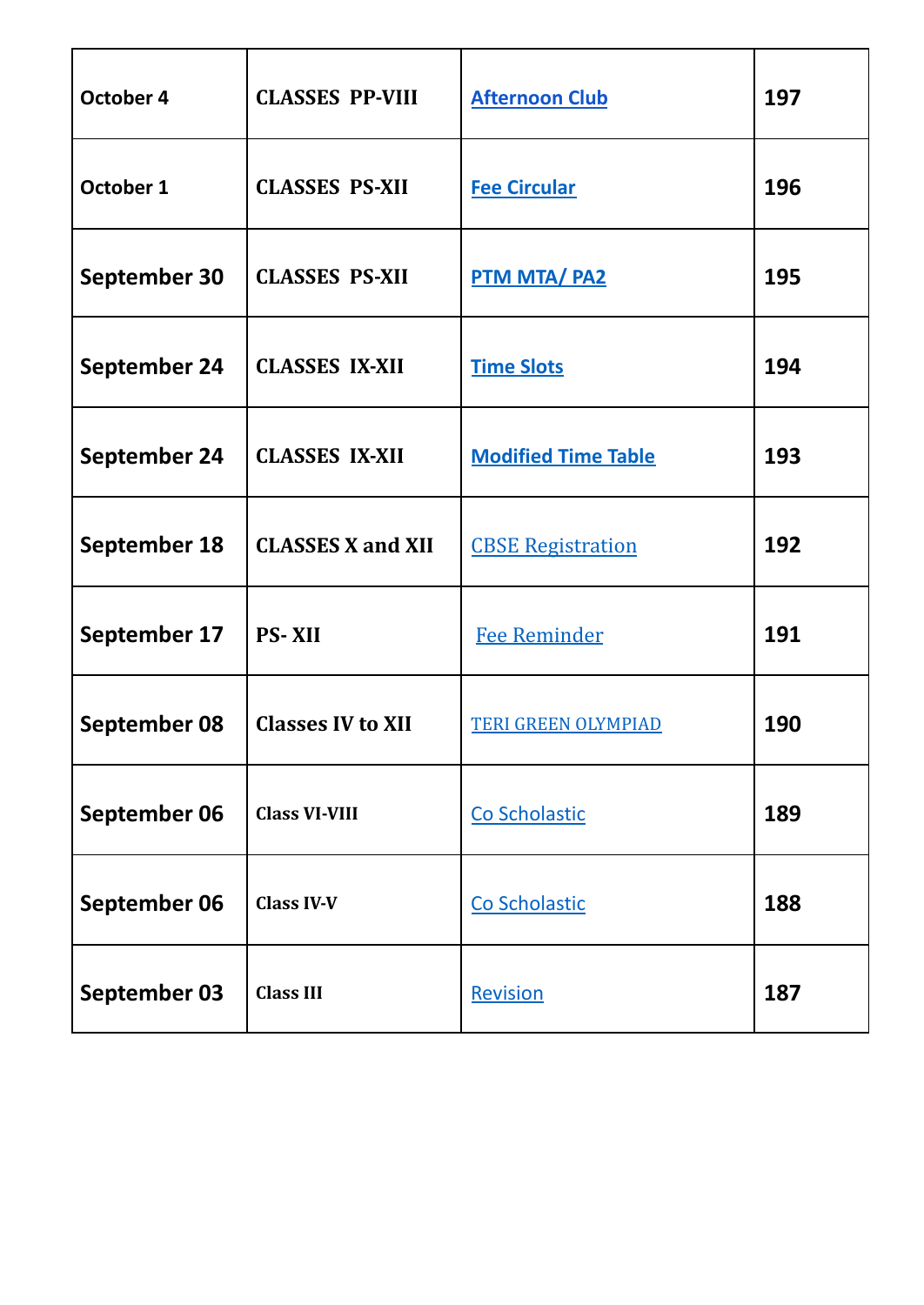| <b>September 03</b> | <b>Class II</b>            | Revision                   | 186 |
|---------------------|----------------------------|----------------------------|-----|
| September 03        | <b>Class I</b>             | Revision                   | 185 |
| <b>September 02</b> |                            | <b>PTA</b>                 | 184 |
| <b>September 02</b> | <b>Classes IX-XII</b>      | <b>Reopening of School</b> | 183 |
| September 01        | <b>Classes IX &amp; XI</b> | <b>Parent Consent Form</b> | 182 |
| September 01        | <b>Pre School to XII</b>   | <b>Fee-Circular</b>        | 181 |
| <b>August 27</b>    | <b>Class X</b>             | <b>Exam (Practical)</b>    | 180 |
| <b>August 26</b>    | <b>Class XII</b>           | <b>Exam (Practical)</b>    | 179 |
| <b>August 25</b>    | <b>Classes VI-XII</b>      | <b>Chit-Chetan</b>         | 178 |
| <b>August 24</b>    | PS to XII                  | <b>PTM</b>                 | 177 |
| <b>August 23</b>    | Pre School to XII          | <b>Fee Reminder</b>        | 176 |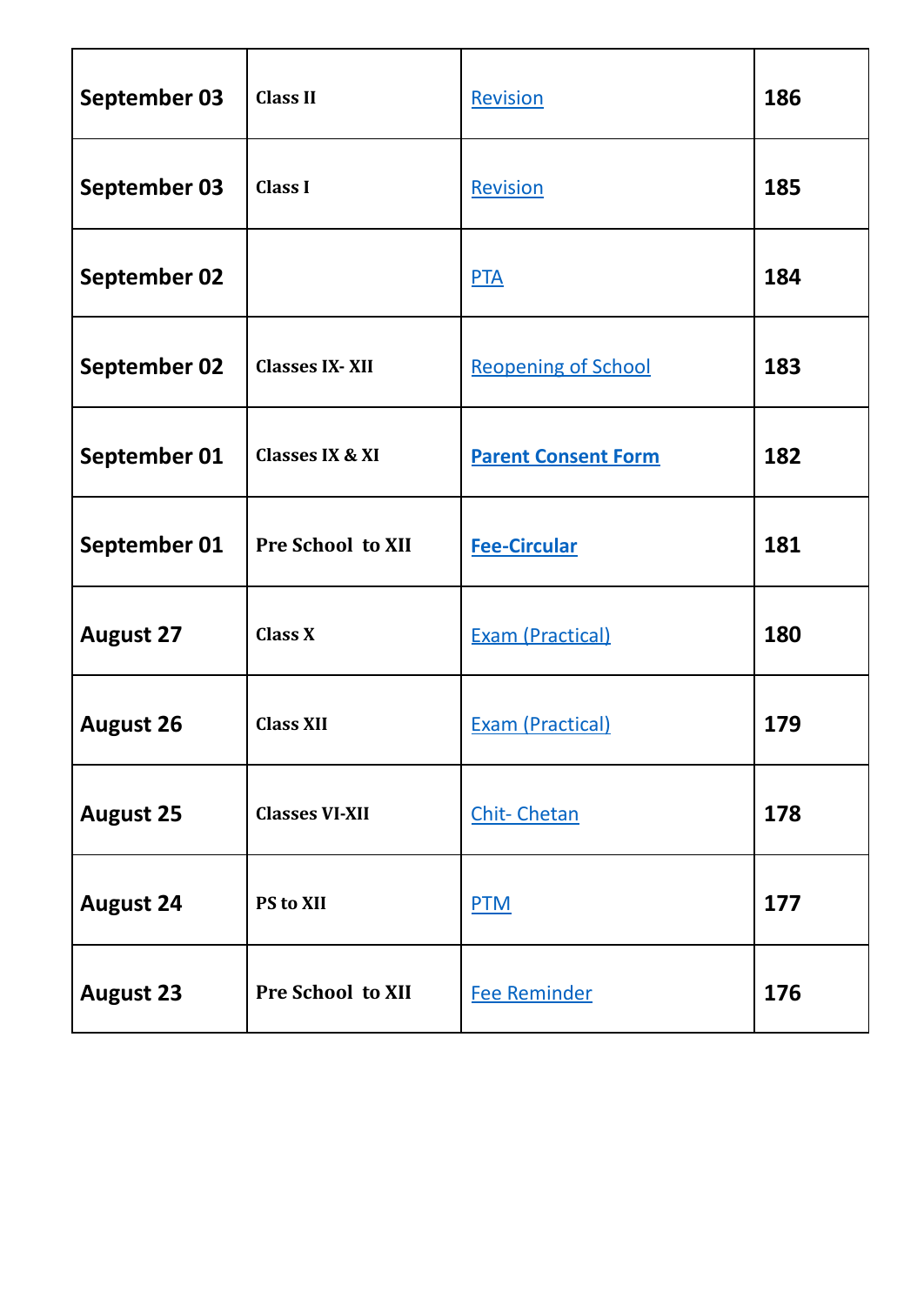| <b>August 21</b> | <b>Classes IV &amp; V</b>   | <b>MS Teams Platform</b>   | 175 |
|------------------|-----------------------------|----------------------------|-----|
| <b>August 19</b> | <b>Classes XI &amp; XII</b> | <b>PA2 Date Sheet</b>      | 174 |
| <b>August 19</b> | <b>Classes IX &amp; X</b>   | <b>MID TERM ASSESSMENT</b> | 173 |
| <b>August 19</b> | <b>Classes VI-VIII</b>      | <b>MID TERM ASSESSMENT</b> | 172 |
| <b>August 19</b> | <b>Classes IV-V</b>         | <b>MID TERM ASSESSMENT</b> | 171 |
| <b>August 13</b> | <b>CLASSES X-XII</b>        | <b>Reopening of School</b> | 170 |
| <b>August 12</b> | <b>Class X and XII</b>      | <b>Comp Exam</b>           | 169 |
| <b>August 09</b> | <b>Pre School - XII</b>     | <b>Fee Circular</b>        | 168 |
| <b>JULY 28</b>   | Class IV & V                | <b>Chit Chetan</b>         | 167 |
| <b>JULY 28</b>   | <b>Class XI</b>             | <b>Assessment</b>          | 166 |
| <b>JULY 27</b>   | Class I - XII               | <b>Alumni</b>              | 165 |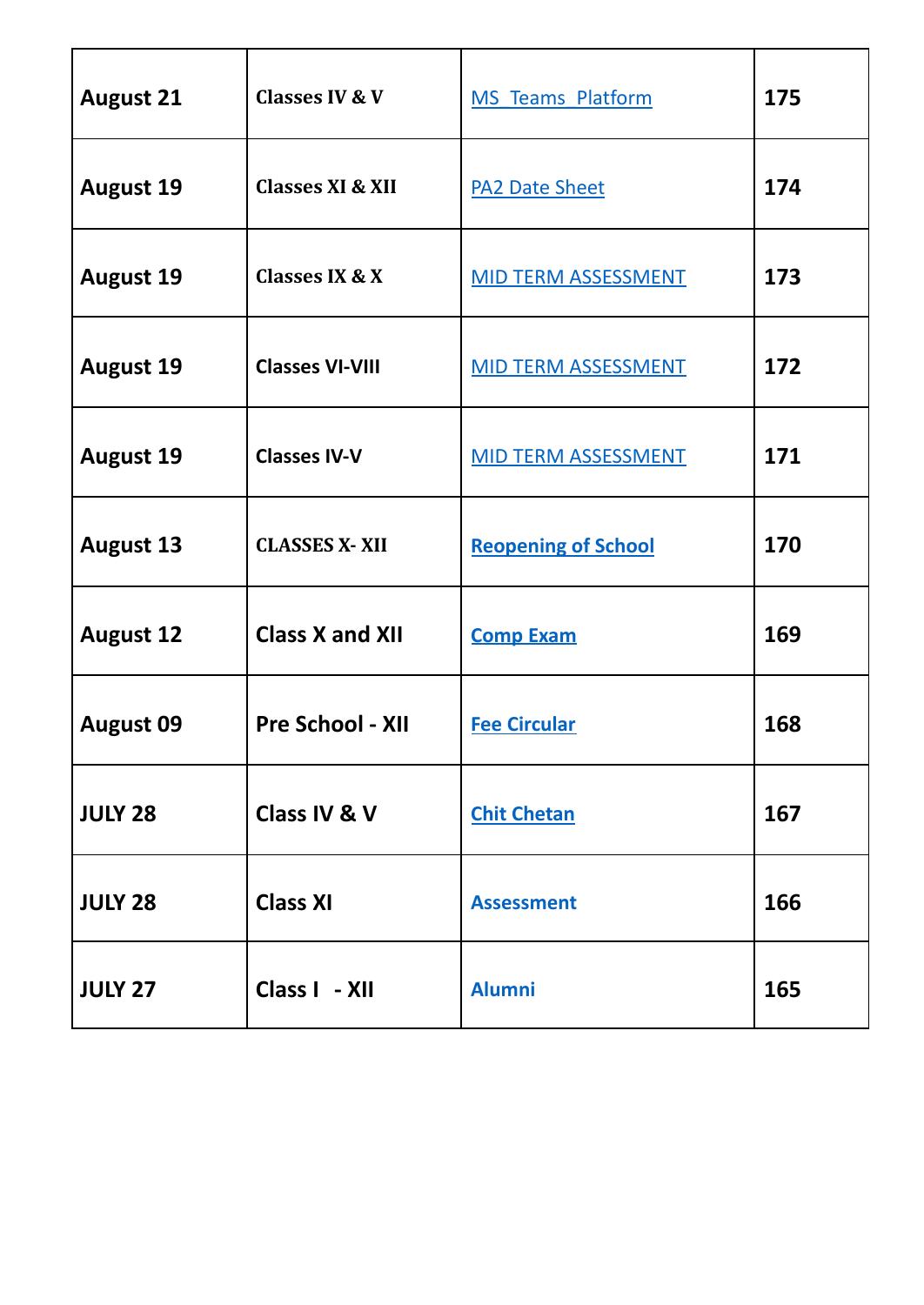| <b>JULY 27</b>  | Class I - XII           | <b>SOF Olympiad</b>        | 164  |
|-----------------|-------------------------|----------------------------|------|
| <b>JULY 01</b>  | <b>Pre School - XII</b> | <b>Fee Circular</b>        | 162  |
| <b>JUNE 18</b>  | <b>Pre School - XII</b> | <b>Yoga Day</b>            | 161  |
| <b>JUNE 10</b>  | Class IV-X & XII        | <b>Date sheet</b>          | 160  |
| <b>JUNE 11</b>  | <b>Pre School - XII</b> | <b>Reading Week</b>        | 161p |
| <b>JUNE 11</b>  | <b>Pre School - XII</b> | <b>Fee Circular</b>        | 159  |
| <b>APRIL 19</b> | <b>Class XI</b>         | <b>Fee Circular</b>        | 153  |
| <b>APRIL 19</b> | <b>Pre School - XII</b> | <b>Fee Reminder</b>        | 152  |
| <b>APRIL 11</b> | <b>Pre School - XII</b> | <b>Evening Club</b>        | 151  |
| <b>MARCH 31</b> | <b>KG Parents</b>       | <b>Virtual Orientation</b> | 149  |
| <b>MARCH 31</b> | <b>Pre School - XII</b> | <b>New Session</b>         | 147  |
| <b>April 01</b> | <b>Pre School - XII</b> | <b>Fee Circular</b>        | 146  |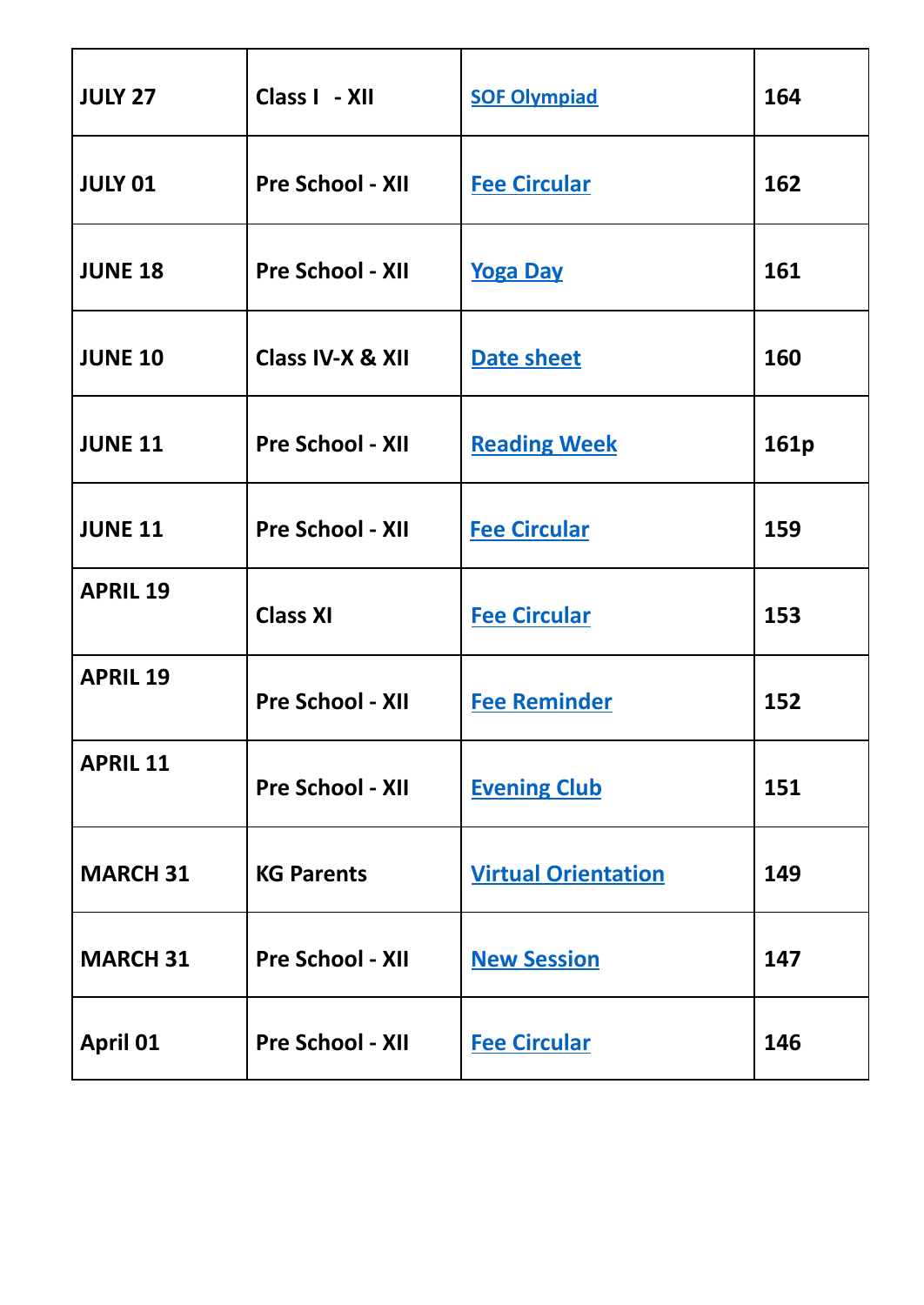## **SESSION 2020-2021**

| <b>Date</b>     | <b>Classes</b> | <b>Title</b>   | Ref.no |
|-----------------|----------------|----------------|--------|
| <b>MARCH 24</b> | Classes IX, XI | PTM for IX, XI | 144    |

| <b>MARCH 16</b>    | <b>Pre School - XII</b> | <b>Fee Reminder</b>  | 143 |
|--------------------|-------------------------|----------------------|-----|
| <b>MARCH 15</b>    | <b>Pre School - XII</b> | <b>PTM</b>           | 142 |
| <b>MARCH 05</b>    | Class $-X$ and XII      | Examination          | 141 |
| <b>MARCH 03</b>    | Class $-X$ and $XI$     | Examination          | 140 |
| <b>MARCH 03</b>    | Class-IX and XI         | Examination          | 139 |
| <b>MARCH 01</b>    | <b>Pre School -XII</b>  | <b>Fee Circular</b>  | 138 |
| <b>FEBRUARY 19</b> | Class-XII               | <b>Revision Test</b> | 136 |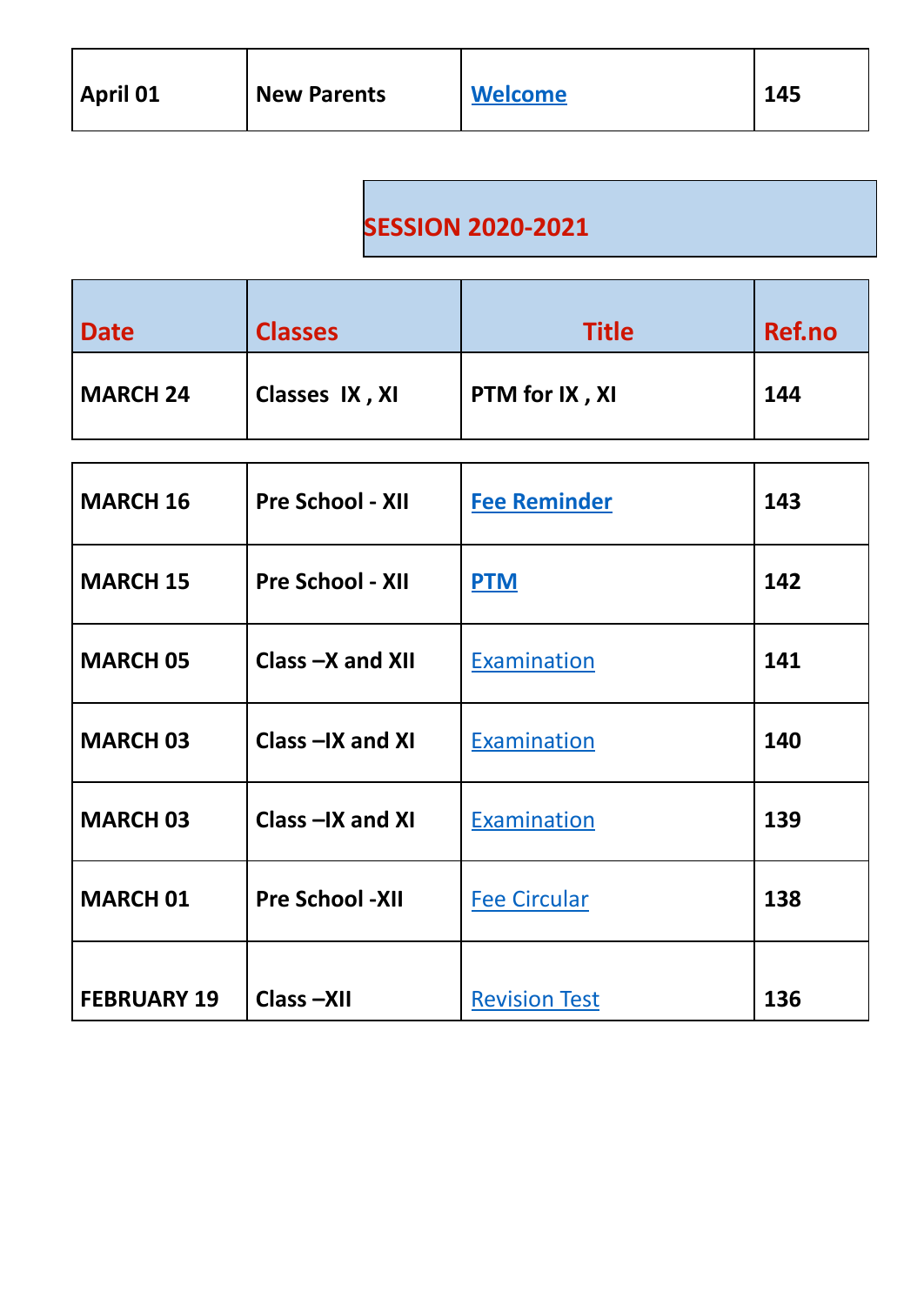| <b>FEBRUARY 18</b> | <b>Pre School -XII</b> | <b>Fee Reminder</b>      | 135 |
|--------------------|------------------------|--------------------------|-----|
| <b>FEBRUARY 17</b> | Class-XI               | <b>Final Examination</b> | 134 |
| <b>FEBRUARY 17</b> | $Class -IX$            | <b>Final Examination</b> | 133 |
| <b>FEBRUARY 12</b> | Class -IX and XI       | Examination              | 132 |
| <b>FEBRUARY 12</b> | $Class -X$             | <b>Change of Time</b>    | 131 |
| <b>FEBRUARY 12</b> | Class-XII              | <b>Change of Time</b>    | 130 |

| <b>FEBRUARY 10</b> | $ Class - IX, X $ | <b>CIRCULAR</b>          | 129 |
|--------------------|-------------------|--------------------------|-----|
|                    |                   |                          |     |
| <b>FEBRUARY 09</b> | Class-III         | <b>Revision Circular</b> | 128 |
|                    |                   |                          |     |
| <b>FEBRUARY 09</b> | Class –II         | <b>Revision Circular</b> | 127 |
|                    |                   |                          |     |
| <b>FEBRUARY 09</b> | <b>Class-I</b>    | <b>Revision Circular</b> | 126 |
|                    |                   |                          |     |
| <b>FEBRUARY 01</b> | $ Class - IX, X $ | Date sheet               | 125 |
|                    |                   |                          |     |
| <b>FEBRUARY 06</b> | VI - VIII         | Date sheet               | 124 |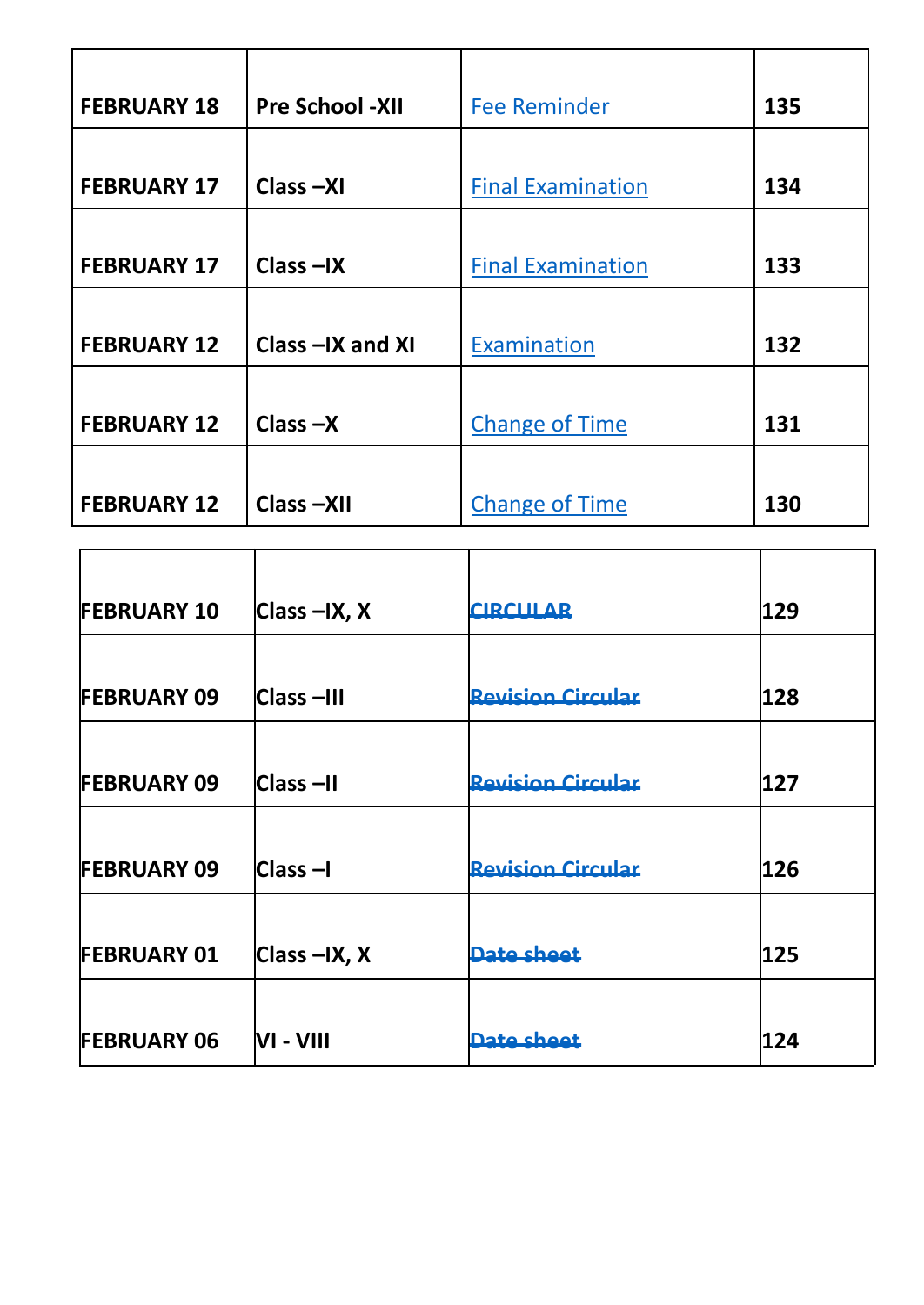| <b>FEBRUARY 06</b> | IV, V                 | Date sheet            | 123 |
|--------------------|-----------------------|-----------------------|-----|
|                    |                       |                       |     |
| <b>FEBRUARY 01</b> | <b>PRE-SCHOOL-XII</b> | <b>FEE CIRCULAR</b>   | 122 |
|                    |                       |                       |     |
| <b>JANUARY 22</b>  | X, XII                | <b>PTM CIRCULAR</b>   | 119 |
|                    |                       |                       |     |
| <b>JANUARY 19</b>  | <b>Class XI</b>       | <b>DATE SHEET</b>     | 118 |
|                    |                       |                       |     |
| <b>JANUARY 18</b>  | Class IX              | <b>DATE SHEET</b>     | 117 |
|                    |                       |                       |     |
| <b>JANUARY 18</b>  | <b>PRE-SCHOOL-XII</b> | <b>FEE REMINDER</b>   | 115 |
|                    |                       |                       |     |
| <b>JANUARY 01</b>  | <b>PRE-SCHOOL-XII</b> | <b>FEE REMINDER</b>   | 112 |
|                    |                       |                       |     |
| <b>DECEMBER 17</b> | X, X                  | <b>PRE BOARD EXAM</b> | 111 |
|                    |                       |                       |     |
| <b>DECEMBER 15</b> | <b>PRE-SCHOOL-XII</b> | <b>PTM CIRCULAR</b>   | 109 |
|                    |                       |                       |     |
| <b>DECEMBER 15</b> | <b>PRE-SCHOOL-XII</b> | <b>FEE REMINDER</b>   | 108 |

| <b>NOVEMBER 9</b> | X, XII | <b>IMP INSTRUCTIONS</b> | 103 |
|-------------------|--------|-------------------------|-----|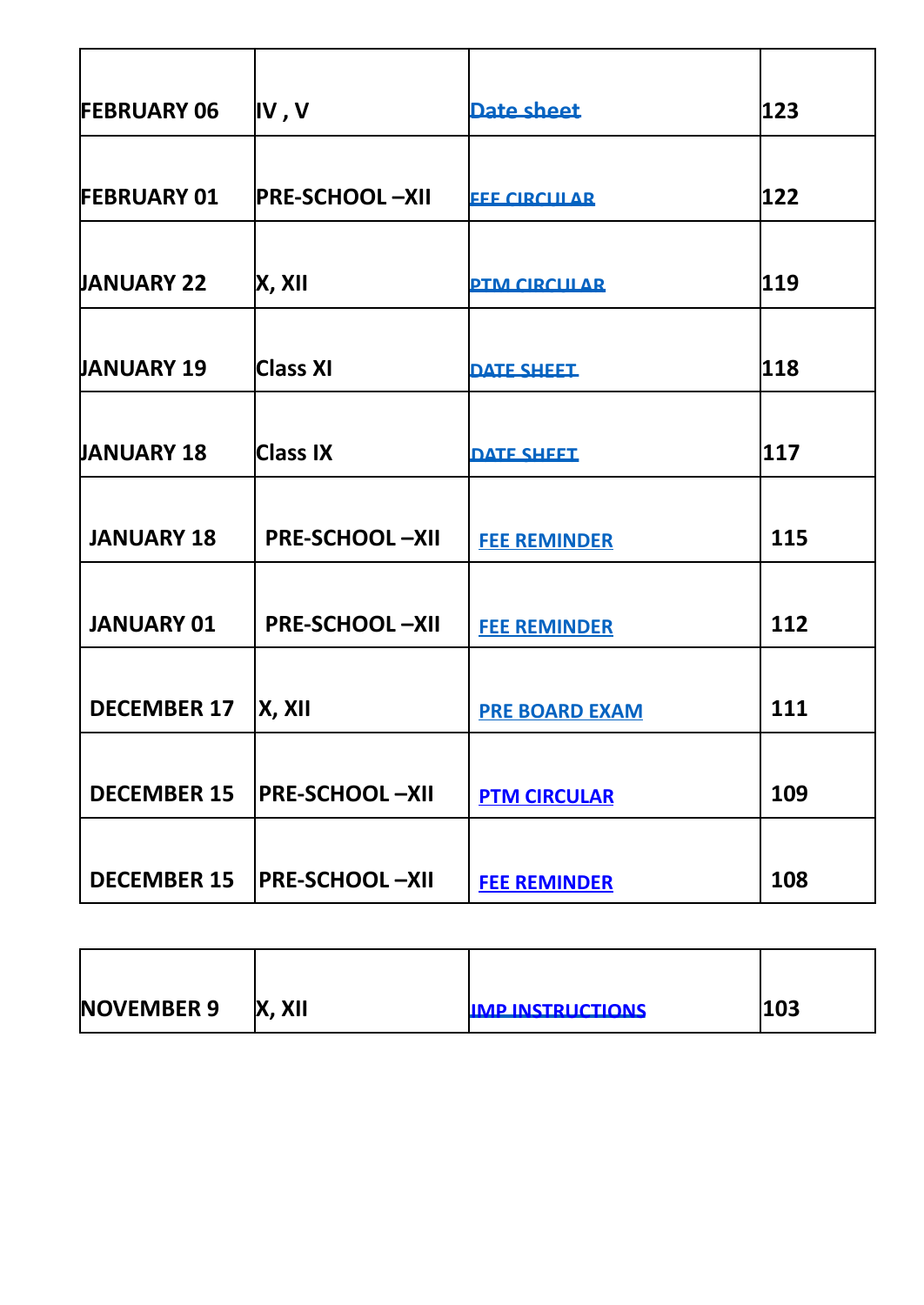| <b>NOVEMBER 6</b>  | IV to IX and XI               | <b>DATE SHEET</b>        | 102 |
|--------------------|-------------------------------|--------------------------|-----|
| <b>NOVEMBER 2</b>  | <b>PRE-SCHOOL-XII</b>         | <b>FEE CIRCULAR</b>      | 101 |
| <b>OCTOBER 26</b>  | X, XII                        | <b>IL TERM DATESHEET</b> | 100 |
| <b>DECEMBER 01</b> | <b>PRE-SCHOOL-XII</b>         | <b>FEE REMINDER</b>      | 106 |
| <b>NOVEMBER 17</b> | <b>PRE-SCHOOL-XII</b>         | <b>FEE REMINDER</b>      | 104 |
|                    | NOVEMBER 11   PRE-SCHOOL -XII | <b>CONFLUENCE 2.0</b>    | 105 |

| <b>OCTOBER 19</b>                  | <b>PRE-SCHOOL-XII</b> | <b>FEE REMINDER</b>        | 98 |
|------------------------------------|-----------------------|----------------------------|----|
| <b>OCTOBER 19</b>                  | XI & XII              | <b>CAREER FAIR</b>         | 97 |
| <b>OCTOBER 12</b>                  | $I - XII$             | <b>SOF OLYMPIAD</b>        | 96 |
| <b>OCTOBER 01</b>                  | <b>PRE-SCHOOL-XII</b> | <b>FEE CIRCULAR</b>        | 91 |
| <b>SEPTEMBER 24 IV-XII</b>         |                       | <b>TERI GREEN OLYMPIAD</b> | 83 |
| <b>SEPTEMBER 11   XI &amp; XII</b> |                       | <b>CBSE REG.</b>           | 70 |